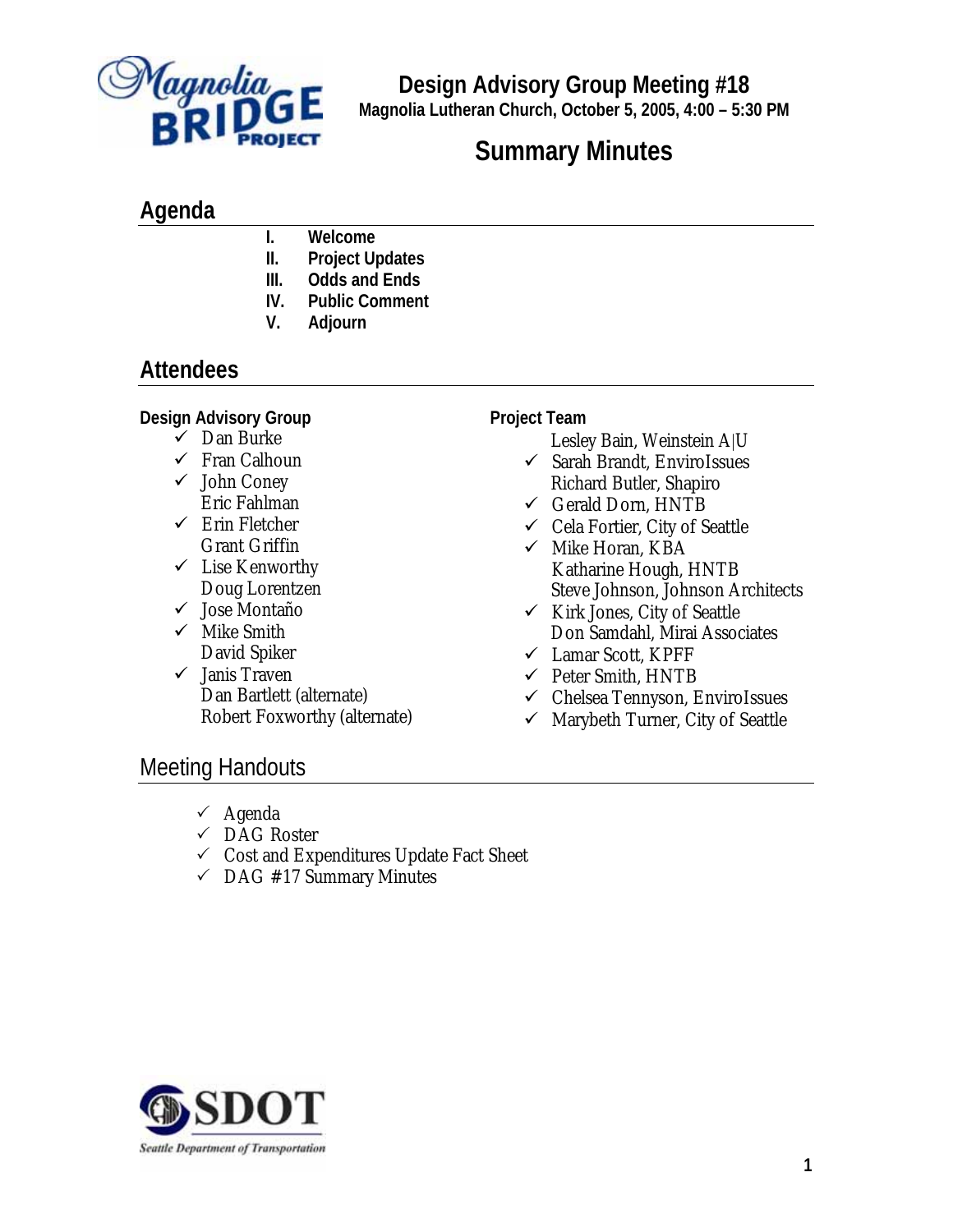## I. Welcome

## **Sarah Brandt, EnviroIssues**

Sarah welcomed the group and gave a brief overview of the agenda, which included updates on the following:

- Rehabilitation Alternative
- Discipline reports
- Environmental Impact Statement (EIS) vs. Environmental Assessment (EA) decision
- Cost and budget review, and
- Port of Seattle plans for North Bay

Kirk introduced a new staff member for SDOT and the project, Cela Fortier. Cela and Kirk will work together for the next 15 months, at which point Cela will take over as the lead on the project. Sarah asked if there were any corrections to the DAG 17 meeting minutes. No questions or comments were raised in regards to the meeting minutes.

# II. Project Updates

### **Rehabilitation Alternative**

Pete Smith and Jerry Dorn from HNTB walked the group through the work conducted this summer to evaluate the Rehabilitation Alternative, which included:

- Geotechnical borings conducted in June/July
- Bridge inspections and testing
- **Foundation inspections in September**
- Computer modeling of existing and rehabilitated structures through September
- **Updating Rehabilitation Alternative information**
- Reporting in October

Pete began by reviewing the geotechnical borings work. He noted that Jerry's group did the modeling to look at the rehabilitation elements. The team looked at the original foundations installed throughout the alignment. They found the original pile foundations go down 40-50 feet. They also found large amounts of sandy, saturated materials that would be liquefiable in an earthquake. Two deep borings of 160-170 feet were conducted in the central section between Piers 90 and 91.

Kirk noted that the team didn't previously know the depth of the sandy material under the center section of the bridge. The borings indicated that it generally extended to about 100- 110 feet deep, which verified the team's assumptions and gave some assurance that the estimated costs are correct.

Pete then described the inspection work that occurred. He showed several pictures of what the team found during the inspection. Pete noted that the steel bracing was added in the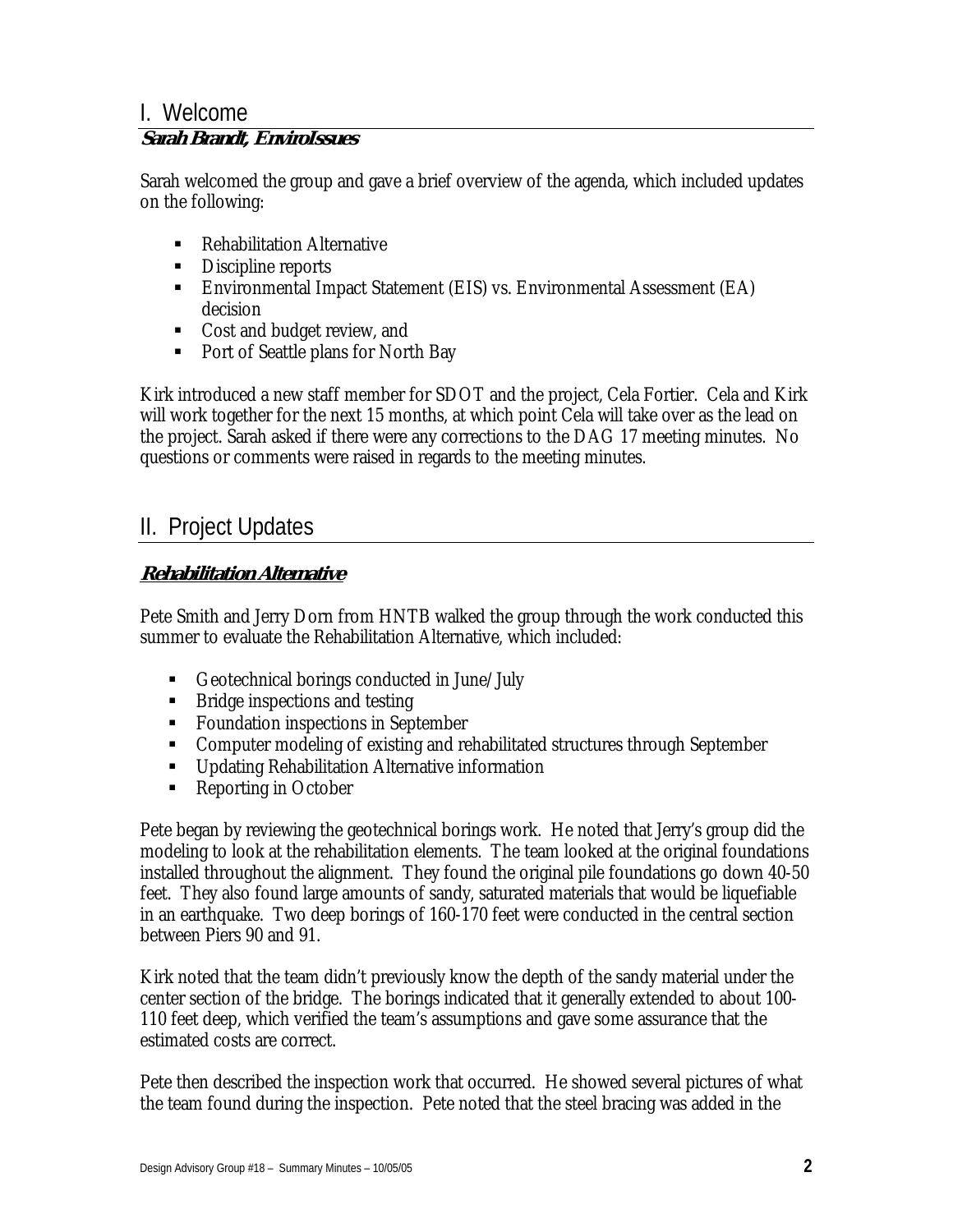1960s and 1970s and that epoxy filler from former repairs to cracked concrete is visible, as are areas where the steel is corroding. The Rehabilitation Alternative would replace everything above ground but the existing columns. The foundation, which was installed in 1929/1930, was also inspected. The team discovered that the piles were like new because they have been covered with dirt and water. Small borings were also drilled to ensure that the piles are solid and not internally rotting.

Jerry Dorn described the computer model used to replicate the existing elements of the bridge. Using the model, the engineers estimated which elements and segments of the bridge could sustain earthquake forces and which could not. This exercise helped identify the critical elements that must be replaced to bring the bridge up to current standards (and helped the team estimate associated costs). The results show that the existing bridge would perform very poorly in an earthquake. Significant bracing and foundation work would be required. The existing timber piles have no capacity to resist uplift forces because the footings are not connected to the piles. The analysis showed that there would be uplift loads during a seismic event so details were developed to carry these loads with shaft foundations. Shaft foundations were also added to resist other lateral and vertical loads caused by the design seismic event.

Pete provided a summary of the elements needing to be replaced and elements that would remain in place for the Rehabilitation Alternative:

Remain:

- $\blacksquare$  15<sup>th</sup> Avenue West structure (built 1957 and seismically upgraded in the last five years)
- Ramps to and from Elliott Bay Marina  $(23<sup>rd</sup>$  Avenue West)
- Existing foundations and columns from the railroad to the bluff

Replaced:

- Existing deck and concrete crossbeams from the railroad to the bluff
- Existing structure over railroad and ramp down to  $15<sup>th</sup>$  Avenue West

Strengthened:

- $\blacksquare$  15<sup>th</sup> Avenue West structure seismically upgraded.
- Existing foundations strengthened with new grade beams and deep shafts from railroad to the bluff
- Columns from railroad to 23rd Avenue West ramps strengthened with steel cross bracing
- Columns from 23rd Avenue West ramps to Magnolia Bluff strengthened with steel casing and cross bracing

Permanently removed:

- Connection to Anthony's Seafood Distributing dock would not be replaced
- Center ramps to Terminal 91

In addition to the above improvements, ground improvements would have to be made for the areas within about 30 to 40 feet outside foundations. This would probably require drilling a 2-inch hole and pumping in grout under high pressure to increase soil density and counteract liquefaction. Soil improvements are a big cost item for the Rehabilitation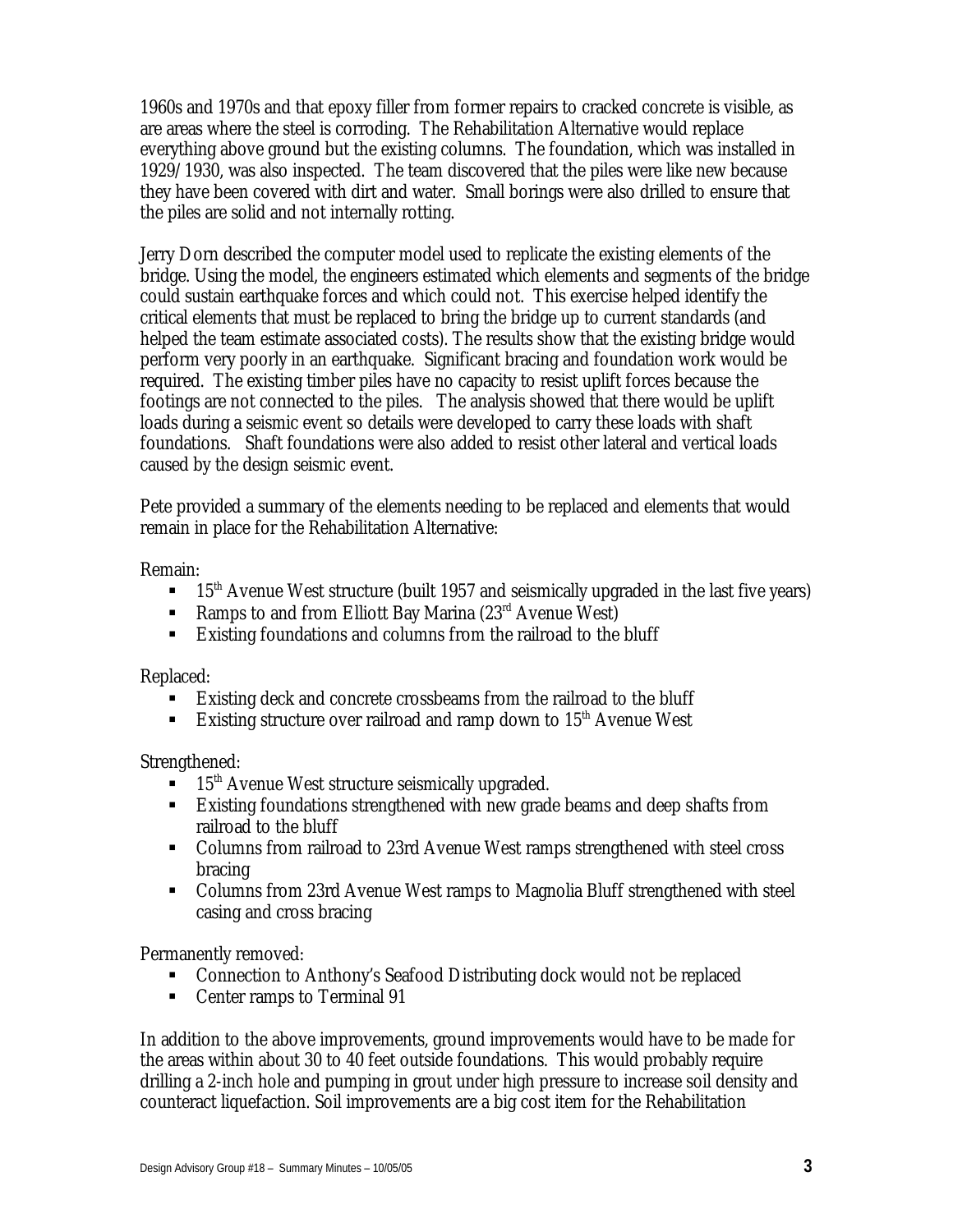Alternative. The team would have to do ground improvements along the whole corridor because improvements would be needed 30 to 40 feet around each column, and the columns are closely spaced.

Pete reviewed the closure times for each alternative:

- $\blacksquare$  A: 15-21 months
- $\blacksquare$  C: 12-18 months
- $\blacksquare$  D: 6-12 months
- Rehabilitation: 18-24 months

Kirk noted that he will be employed through KBA [Kristen Betty & Associates under contract to the City of Seattle] through completion of the environmental and TS&L phase (approximately 15 months). He added that the team expects to have \$4 million remaining at the end of 2006 and to be roughly 10% through design. Based on past experience with developing contract plans without having money for construction, SDOT has found that they often have to redo plans due to changing design standards. The project team thinks that if they don't have construction funding, designing to the 50% level by the end of 2007 may be a good stopping point until funding is obtained. Kirk pointed the group towards the *Cost and Expenditures Update* fact sheet, which provides a brief summary of the dollars spent to date and what is expected to be spent over the next two and one-half years.

#### **Discussion**

| Kenworthy: | What does the color-coding relate to on the computer modeling slide?                                                                                                                                                                                                                                                                                                                                             |
|------------|------------------------------------------------------------------------------------------------------------------------------------------------------------------------------------------------------------------------------------------------------------------------------------------------------------------------------------------------------------------------------------------------------------------|
| G. Dorn:   | The colors refer to the material being modeled. Red refers to the steel<br>bracing on the bridge and blue is the vertical concrete columns. The color-<br>coding really is not significant to this slide.                                                                                                                                                                                                        |
| Kenworthy: | Can you please provide us with handouts of the presentation for the next<br>meeting?                                                                                                                                                                                                                                                                                                                             |
| Coney:     | What is the cost of the Rehabilitation Alternative?                                                                                                                                                                                                                                                                                                                                                              |
| P. Smith:  | Alternative A is estimated to cost \$196 million, Alternative C is estimated at<br>\$214 million, Alternative D is \$213 million and the Rehabilitation Alternative<br>is at \$178 million.                                                                                                                                                                                                                      |
| Coney:     | Is there a valid reason for continuing with the Rehabilitation Alternative?                                                                                                                                                                                                                                                                                                                                      |
| Jones:     | Personally, I don't believe it is a viable option. We have continued the work<br>on this alternative so we have it as background information. The City is<br>constantly getting questions from public like, "Why not just rehab the<br>bridge?" We are trying to spend the time and money now to make sure we<br>have clear answers as to why in terms of cost and life expectancy it is not a<br>viable option. |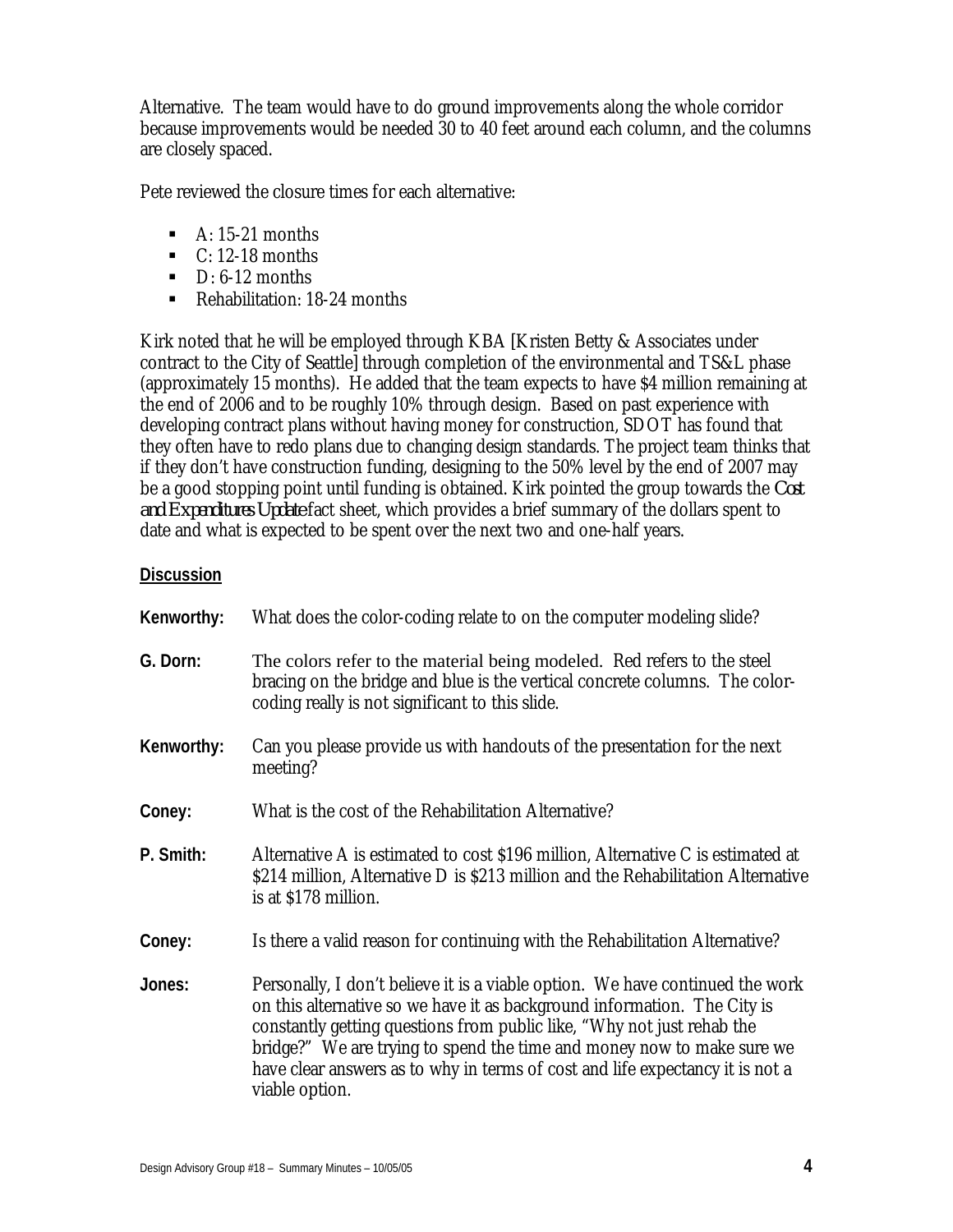- **Coney:** Is there a difference in quality for a bike/pedestrian path for the Rehab Alternative vs. the other alternatives? Would the Rehab bring the bike/ped path up to new standards?
- **Jones:** We haven't gotten into ground-level connections, but the structure itself would have wider sidewalks. We have to work on making connections from the bridge structure to surface streets.

#### **Discipline Reports and EIS vs. EA**

Kirk Jones explained that the team is in the process of wrapping up all the environmental work. WSDOT has approved twelve of fourteen discipline reports. The thirteenth, on noise, is conditionally approved. A few minor edits need to be made to complete this report. SDOT is also waiting for final approval of the historical and cultural resources report. The discipline reports and rehabilitation documentation will be submitted to WSDOT and FHWA. FHWA will then give a final determination on whether the team can continue with an Environmental Assessment (EA) as opposed to and Environmental Impact Statement (EIS). They have verbally stated that it will likely be an EA, but not formally.

#### **Discussion**

**Kenworthy:** Will the discipline reports be available to us?

**Jones:** Approved reports can be made available electronically. If someone doesn't have a computer, we can get you a hardcopy. We will start posting them on the website too. [Note: Since the meeting, WSDOT explained that discipline reports are not considered final until they are included as appendixes to an approved EA, and are therefore not yet public documents. The project team will instead update the discipline report matrix to share pertinent information.]

#### **Cost and Budget Review**

Kirk Jones directed the DAG's attention to the *Cost and Expenditures Update* fact sheet and described the information it conveyed. He asked for comments about the fact sheet's clarity so revisions could be made before it is shared publicly.

- **Coney:** What is the projected funding source for the project? A transportation levy?
- **Jones:** A levy is certainly possible. We are talking with agencies such as the Port and Burlington Northern about possible partnerships. We will also continue to pursue state and federal dollars. A lot of brainstorming is going on right now. This is a tough project to compete with projects like the Viaduct and the SR 520 Bridge Project taking a lot of federal dollars. We're trying to get creative.
- **Coney:** Is this project an unlikely candidate for the Regional Funding Transportation District?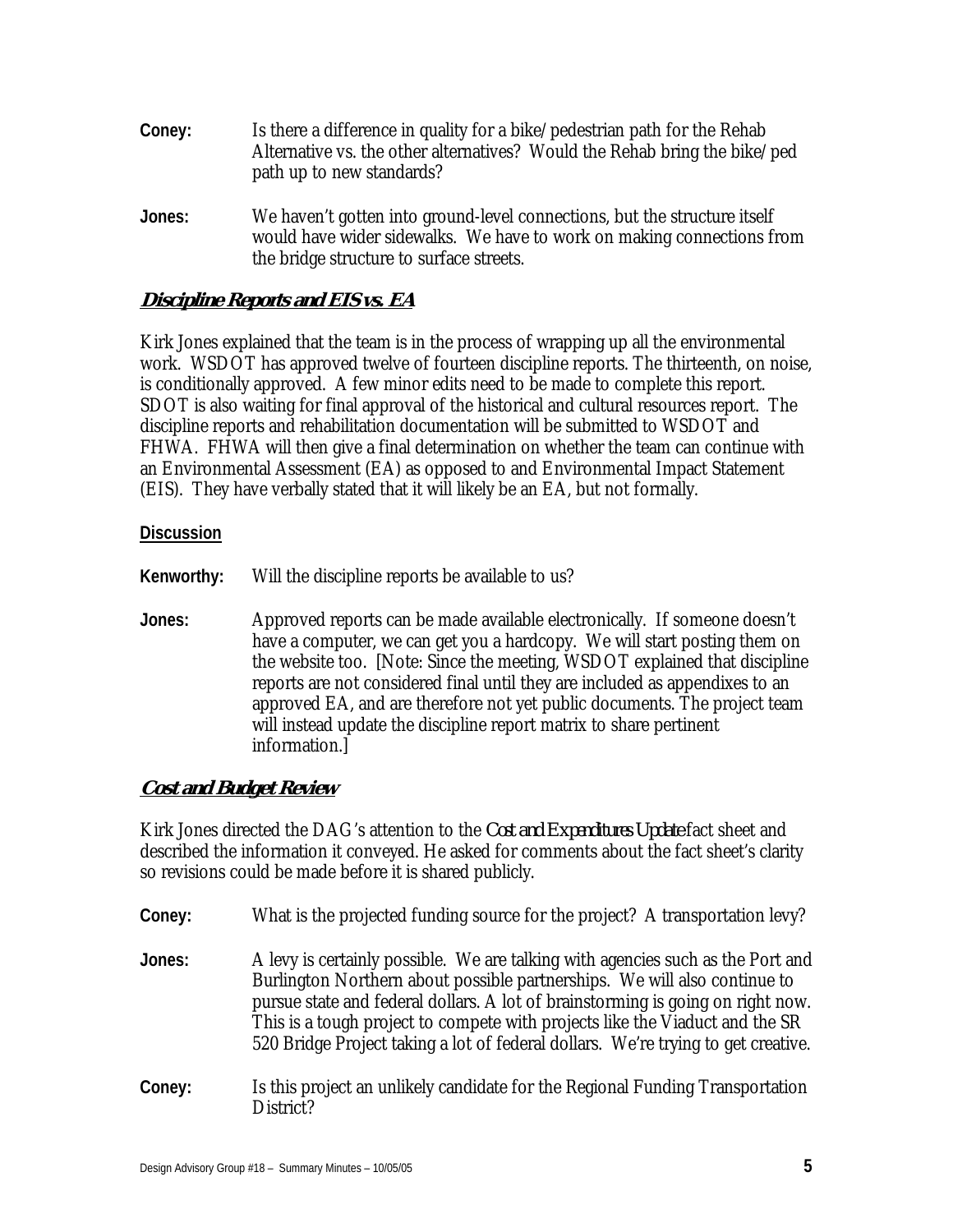| Jones:     | Yes, it's unlikely because it is a low priority compared to other projects, like<br>the Viaduct and SR 520. It's a city street and not regionally significant.                                                                                                                                                                                                                                                                                                                         |
|------------|----------------------------------------------------------------------------------------------------------------------------------------------------------------------------------------------------------------------------------------------------------------------------------------------------------------------------------------------------------------------------------------------------------------------------------------------------------------------------------------|
| M. Smith:  | What about the initiative to repeal the gas tax?                                                                                                                                                                                                                                                                                                                                                                                                                                       |
| Jones:     | This would not impact the current funding on our project. It could possibly<br>have an effect on future funding.                                                                                                                                                                                                                                                                                                                                                                       |
| Coney:     | If I-912 passes, it would force more local and regional money into projects<br>like the Viaduct and SR 520.                                                                                                                                                                                                                                                                                                                                                                            |
| Jones:     | I think we should add a footnote to the handout that this quantifies<br>expenditures to date as of September 1, 2005.                                                                                                                                                                                                                                                                                                                                                                  |
| Traven:    | You might want to incorporate the money available and the money<br>remaining into a table instead of buried in a paragraph.                                                                                                                                                                                                                                                                                                                                                            |
| Kenworthy: | So at the end of 2006, we will be at 50% design?                                                                                                                                                                                                                                                                                                                                                                                                                                       |
| Jones:     | No, we won't be at 50% for another 14-15 months.                                                                                                                                                                                                                                                                                                                                                                                                                                       |
| Kenworthy: | What you are saying is different than what we are reading. Can you elaborate<br>on what would happen with design in 2007? I would add "assuming<br>construction starts in 2009" as a caveat. You indicated that the Rehabilitation<br>Alternative would not be a desirable choice, but when will staff draw<br>conclusions on this?                                                                                                                                                    |
| Jones:     | The team will make a recommendation by the end of October [2005]. We<br>are in the process of putting all of this information into a report and passing<br>it on to the City to review. We are presenting to the Magnolia Community<br>Club on November 10 <sup>th</sup> , where we plan to release the results of what<br>alternatives seem to have floated to the top and get feedback from the group<br>on which they think should be carried forward as the preferred alternative. |
| Kenworthy: | Will this info come to us first?                                                                                                                                                                                                                                                                                                                                                                                                                                                       |
| Jones:     | Yes, at the DAG meeting on November $2nd$ .                                                                                                                                                                                                                                                                                                                                                                                                                                            |
| Burke:     | Because the Rehabilitation Alternative is \$18 million cheaper than any of the<br>other alternatives, some might argue that that's significant. Can you talk<br>about differences in cost, maintenance, etc., with having an old bridge as<br>opposed to a new bridge?                                                                                                                                                                                                                 |
| Jones:     | Yes, the consultants are currently working on developing life cycle costs.                                                                                                                                                                                                                                                                                                                                                                                                             |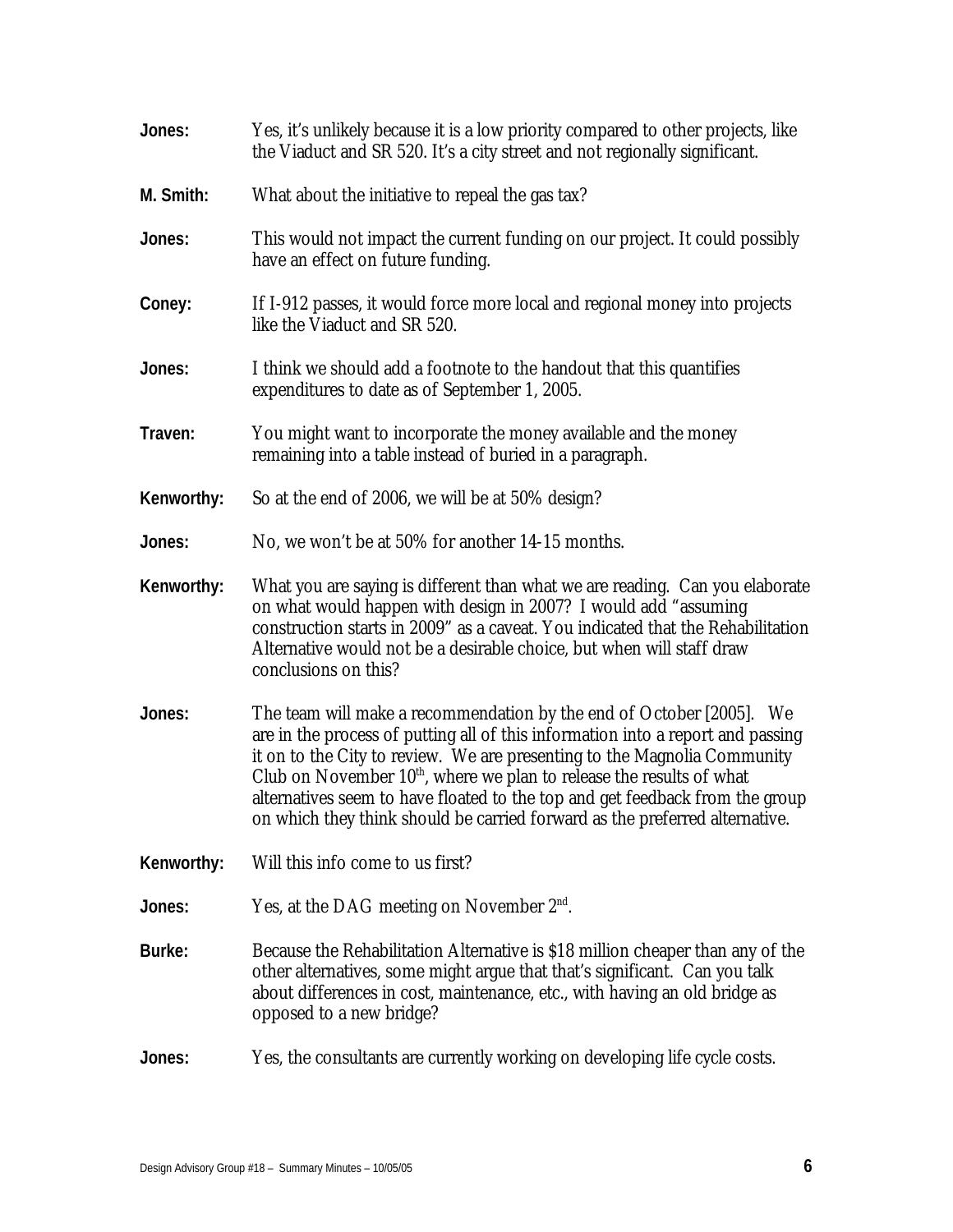| P. Smith:  | We are looking at doing enough work for the Rehabilitation Alternative to<br>get another 75 years out of the existing bridge, so we will see how much that<br>costs us.                                                                                                                        |
|------------|------------------------------------------------------------------------------------------------------------------------------------------------------------------------------------------------------------------------------------------------------------------------------------------------|
| Traven:    | Barring an earthquake, what is the life expectancy of the current bridge if we<br>do nothing?                                                                                                                                                                                                  |
| Jones:     | Maintenance keeps patching up the bridge. In about 15-20 years, we may be<br>looking at having to restrict weight on the bridge by posting weight limits.                                                                                                                                      |
| M. Smith:  | Do you guys worry what will happen if the bridge falls down before we are<br>ready?                                                                                                                                                                                                            |
| Jones:     | We haven't done any studies on this as part of this analysis, although we have<br>had some informal discussions and some ideas have been thrown out such as<br>using the Galer flyover bridge with a surface crossing to $21st$ or using the<br>future North Bridge if it is already in place. |
| M. Smith:  | Can you implement some of these preliminary ideas, such as opening up $21st$ ,<br>sooner rather than later?                                                                                                                                                                                    |
| Jones:     | It probably would not be too difficult, but it's a matter of negotiating<br>something with the Port.                                                                                                                                                                                           |
| M. Smith:  | These issues are almost as important as what the project itself is seeking to<br>do.                                                                                                                                                                                                           |
| Kenworthy: | Just like we all need an emergency kit, we need a plan for a potential bridge<br>failure that everyone knows. This isn't a decision that should be left to a<br>volunteer group.                                                                                                               |
| Jones:     | I will talk to City officials about the need for some sort of catastrophic failure<br>plan.                                                                                                                                                                                                    |
| Burke:     | And I will take this issue back to the Port, as well.                                                                                                                                                                                                                                          |

#### **Port of Seattle – North Bay**

Dan Burke provided a brief update about planning efforts for the North Bay property. The last time he updated the group was in June, and the North Bay EIS was out for comments. On June 28<sup>th</sup>, the Port staff came up with a mix of alternatives for the preferred alternative. The Commission voted against housing but approved 3.7 million square feet of space including industrial and retail. The mayor's office doesn't want to deal with a comprehensive plan amendment, so the Port's proposal is to deal with it via zoning changes. They want to see height limits reduced to about 90 feet. The mayor will likely put together a package in the first quarter of next year for the council to approve. The Port was waiting to finish the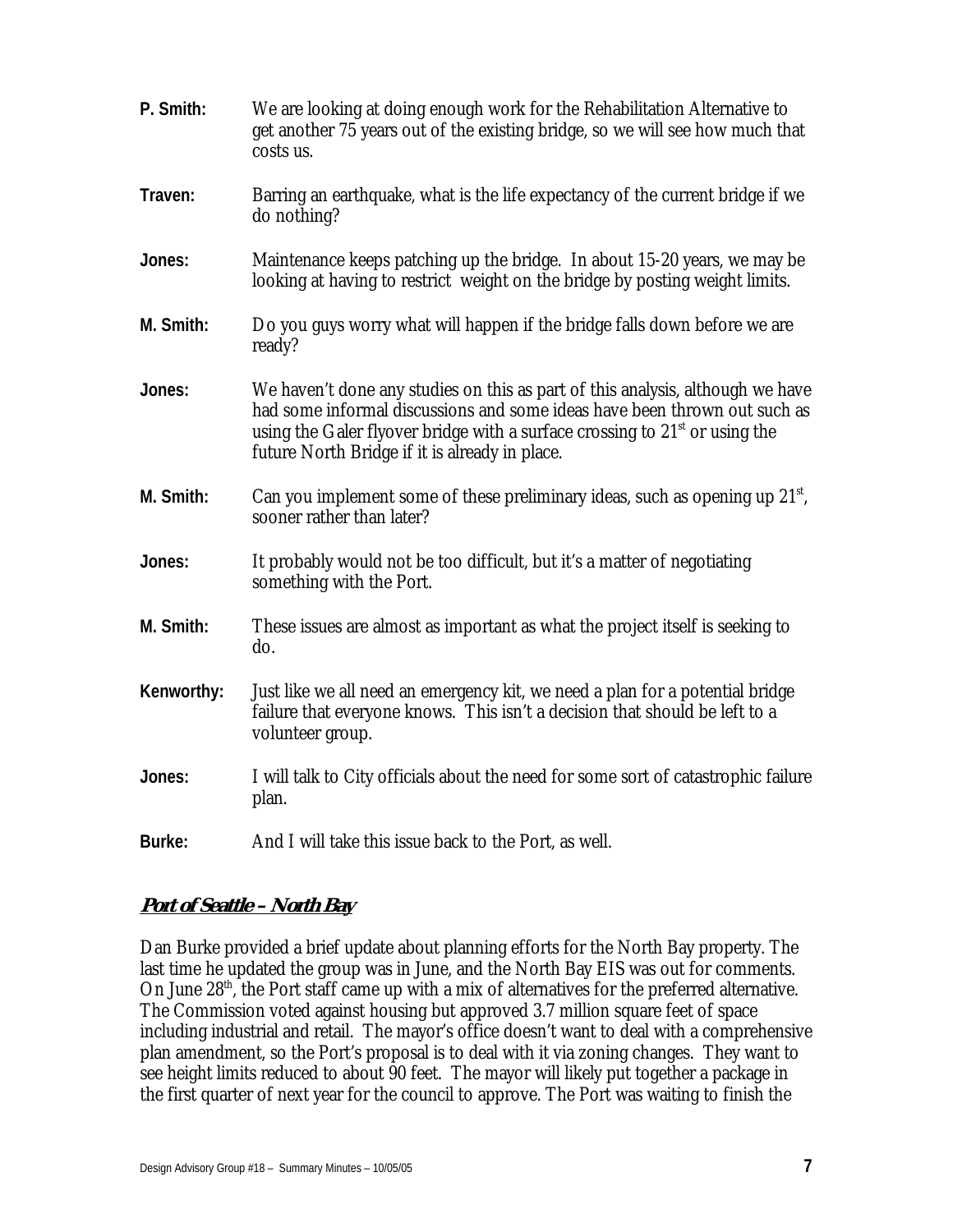master plan until after a decision about the comprehensive plan was made. Another factor at play is the upcoming Port Commissioner elections.

### **Discussion**

| Kenworthy: | The City Council voted that they would not consider a revision to the Port's<br>comprehensive plan this year. Who are the Port's attorneys? Is it safe to<br>assume that work won't resume on a master plan until after the elections?                                                                                                                                                                                                                                                                                         |
|------------|--------------------------------------------------------------------------------------------------------------------------------------------------------------------------------------------------------------------------------------------------------------------------------------------------------------------------------------------------------------------------------------------------------------------------------------------------------------------------------------------------------------------------------|
| Burke:     | Tom Walsh is the lead attorney. I think that's a fair read to say we won't<br>resume work on a master plan until after the elections.                                                                                                                                                                                                                                                                                                                                                                                          |
| Kenworthy: | Who is in charge of this at the City?                                                                                                                                                                                                                                                                                                                                                                                                                                                                                          |
| Burke:     | Mary Jean Ryan, Tim Ceis, and Mayor Nickels.                                                                                                                                                                                                                                                                                                                                                                                                                                                                                   |
| Coney:     | Has the Port selected a preferred alternative for the bridge?                                                                                                                                                                                                                                                                                                                                                                                                                                                                  |
| Burke:     | We have not selected what our preferred alternative would be. In the past,<br>we have always remained neutral, but it's beginning to look like our<br>preference would be for Alternative A or D. Alternative C doesn't work well<br>for the Port. Alternative D seems to potentially impact tenants more, but it<br>also pulls the bridge a little further north. We will be talking more about this<br>soon.                                                                                                                 |
| Kenworthy: | Can you clarify why Alternative C doesn't work for the Port?                                                                                                                                                                                                                                                                                                                                                                                                                                                                   |
| Burke:     | Our emphasis for development is extending the greenbelt, and with<br>Alternative C, the greenbelt would really be impacted where the bridge<br>touches down. We adopted the NBBJ plan as our preferred alternative. The<br>goal is to separate industrial uses from other uses with the green belt, and<br>Alternative C really doesn't work with this idea.                                                                                                                                                                   |
| Jones:     | We have also received negative public comment on Alternative C because of<br>the additional travel time and noise. I forgot to mention that I have copies<br>of the information that was handed out at our last meeting, which is a<br>summary of impacts from each one of the discipline reports. None of the<br>impacts are determined significant. All impacts can be mitigated. This is one<br>reason the FHWA is looking at having us prepare an EA instead of EIS.                                                       |
| Burke:     | The North Bridge [proposed elevated connection from 15 <sup>th</sup> Ave to the North<br>Bay property along Armory] is estimated to be needed when North Bay<br>exceeds 1 million square feet of development. A Port Commissioner has<br>asked for a $15th$ Ave traffic monitoring plan. I think we all realize that the<br>North Bridge could greatly benefit the community during Magnolia Bridge<br>closures. A big tenant could push the need for the North Bridge ahead of<br>the schedule that is currently anticipated. |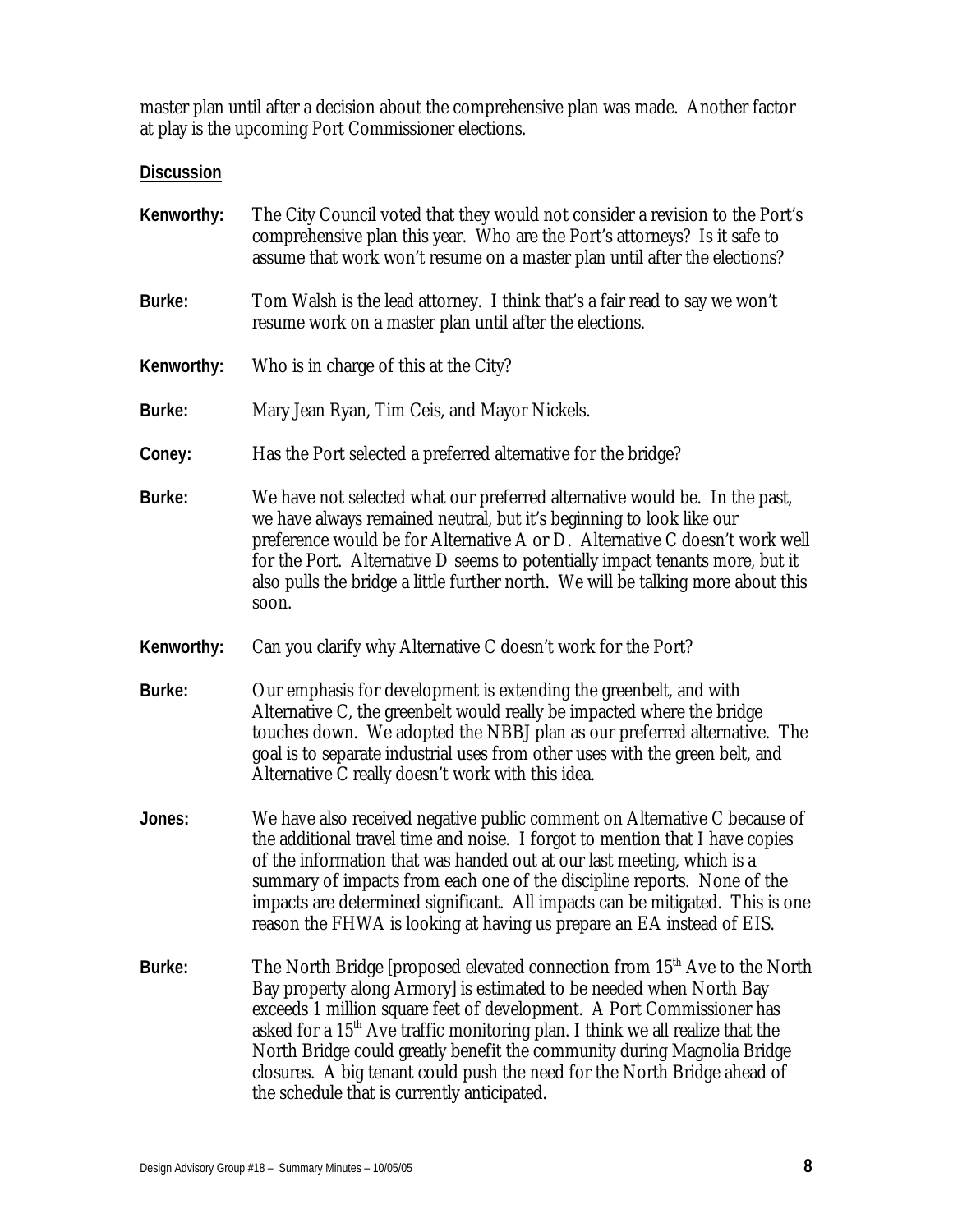| M. Smith:  | Is there a funding source for the North Bridge?                                                                                                                              |
|------------|------------------------------------------------------------------------------------------------------------------------------------------------------------------------------|
| Burke:     | It's really the Port's responsibility, although it would be nice to find some<br>partners. The project is estimated to cost \$15-30 million.                                 |
| Coney:     | Is BNSF a potential partner?                                                                                                                                                 |
| Burke:     | I don't know what their plans are. This discussion hasn't taken place. We<br>are looking at ways to touch down at $20th$ Ave. and at different routing for<br>crossing over. |
| Kenworthy: | Would the [BNSF] mainline still be there?                                                                                                                                    |
| Burke:     | Absolutely.                                                                                                                                                                  |
| Kenworthy: | Is there any indication from BSNF that they are interested in selling any<br>property?                                                                                       |
| Burke:     | I've heard talk about moving operations to Everett and opening up the land<br>for development.                                                                               |

#### **Next Steps**

Kirk encouraged DAG members to start talking to their constituents to get feedback and thoughts on the various alternatives. At the next meeting on November  $2<sup>nd</sup>$ , the project team will be asking the DAG to report back and provide feedback on the alternatives and what direction the City to head in.

# III. Odds and Ends

#### **Sarah Brandt, EnviroIssues**

Sarah provided the group with a brief overview of the public outreach that took place throughout the summer. The project team hosted an information booth on three different Saturdays at the Magnolia Farmer's Market, as well as for both Friday and Saturday at the Magnolia Summer Fest. During the course of the summer, the project team talked with more than 200 people about the project. These events are important avenues for reaching different audiences.

Although the project team talked to several new residents that had not heard of the project, they also heard many of the same questions, such as when will construction start, how do the Port's plans affect the project, and has the City decided on an alterative? Overall, people seem to support Alternative A or D over the Rehabilitation Alternative or Alternative C. Sarah noted that she would be happy to forward any of the short, 1-page input summaries to anyone who is interested. She also noted that the project team would be visiting the Magnolia Community Club at their next meeting on November  $10<sup>th</sup>$ . Anyone interested in